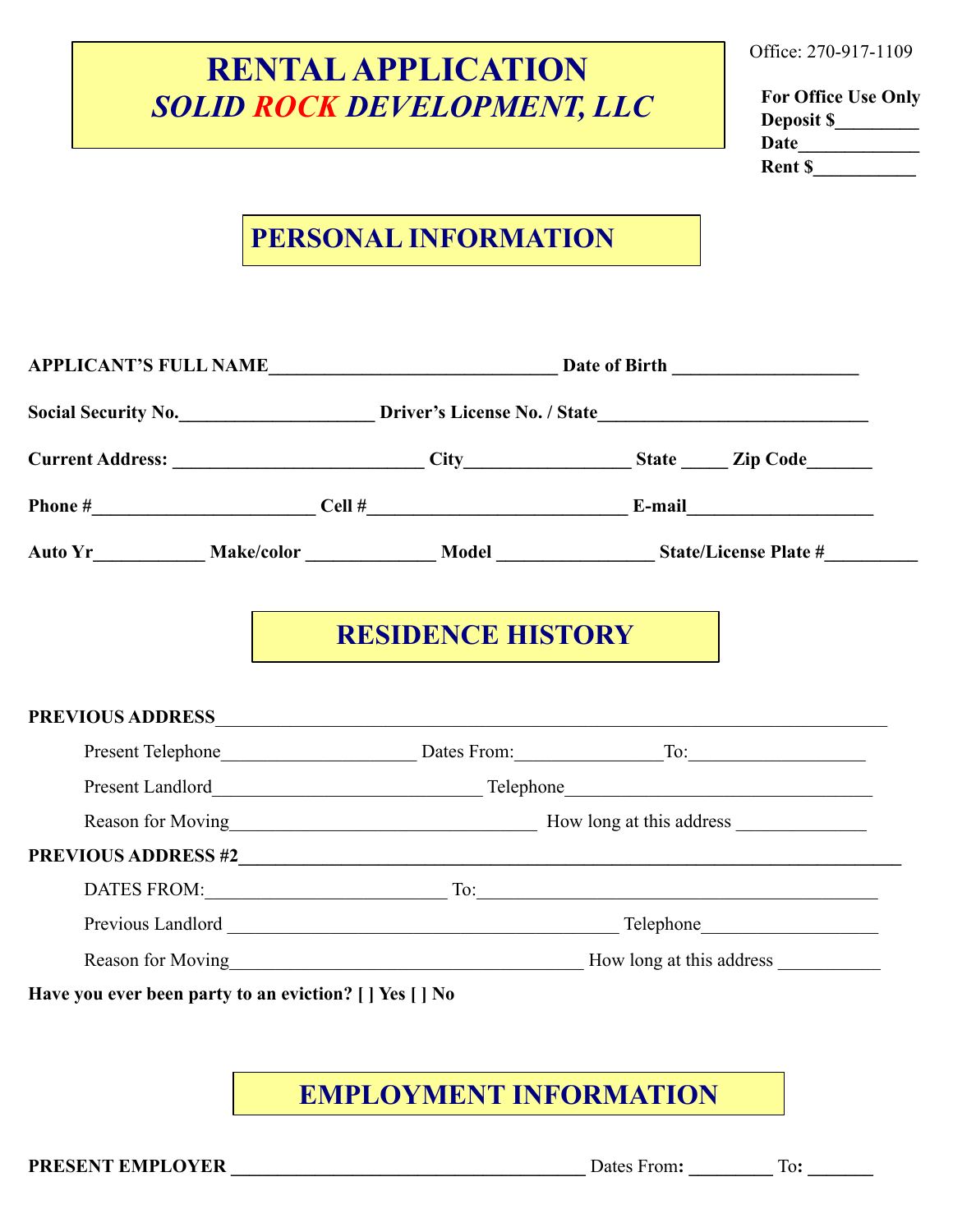| Employer's Address       | Telephone          |
|--------------------------|--------------------|
| <b>PREVIOUS EMPLOYER</b> | To:<br>Dates From: |
| Employer's Address       | Telephone          |

## **PERSONAL REFERENCE INFORMATION**

|                         | PERSONAL REFERENCE: (non-family)                                                    |                          |  |  |  |  |
|-------------------------|-------------------------------------------------------------------------------------|--------------------------|--|--|--|--|
|                         |                                                                                     |                          |  |  |  |  |
|                         |                                                                                     |                          |  |  |  |  |
|                         |                                                                                     |                          |  |  |  |  |
|                         |                                                                                     |                          |  |  |  |  |
|                         |                                                                                     |                          |  |  |  |  |
|                         |                                                                                     |                          |  |  |  |  |
|                         |                                                                                     |                          |  |  |  |  |
|                         |                                                                                     | <b>OTHER INFORMATION</b> |  |  |  |  |
|                         |                                                                                     |                          |  |  |  |  |
|                         |                                                                                     |                          |  |  |  |  |
| Have you ever:          | Been sued for non-payment of rent? [ ] Yes [ ] No                                   |                          |  |  |  |  |
|                         | Been evicted or asked to move out? [ ] Yes [ ] No                                   |                          |  |  |  |  |
|                         | Broken a Rental Agreement or Lease? [ ] Yes [ ] No                                  |                          |  |  |  |  |
|                         | Been sued for damage to rental property? [ ] Yes [ ] No                             |                          |  |  |  |  |
|                         | Have you ever been arrested or convicted of a felony or misdemeanor? [ ] Yes [ ] No |                          |  |  |  |  |
| If yes, for what reason |                                                                                     |                          |  |  |  |  |